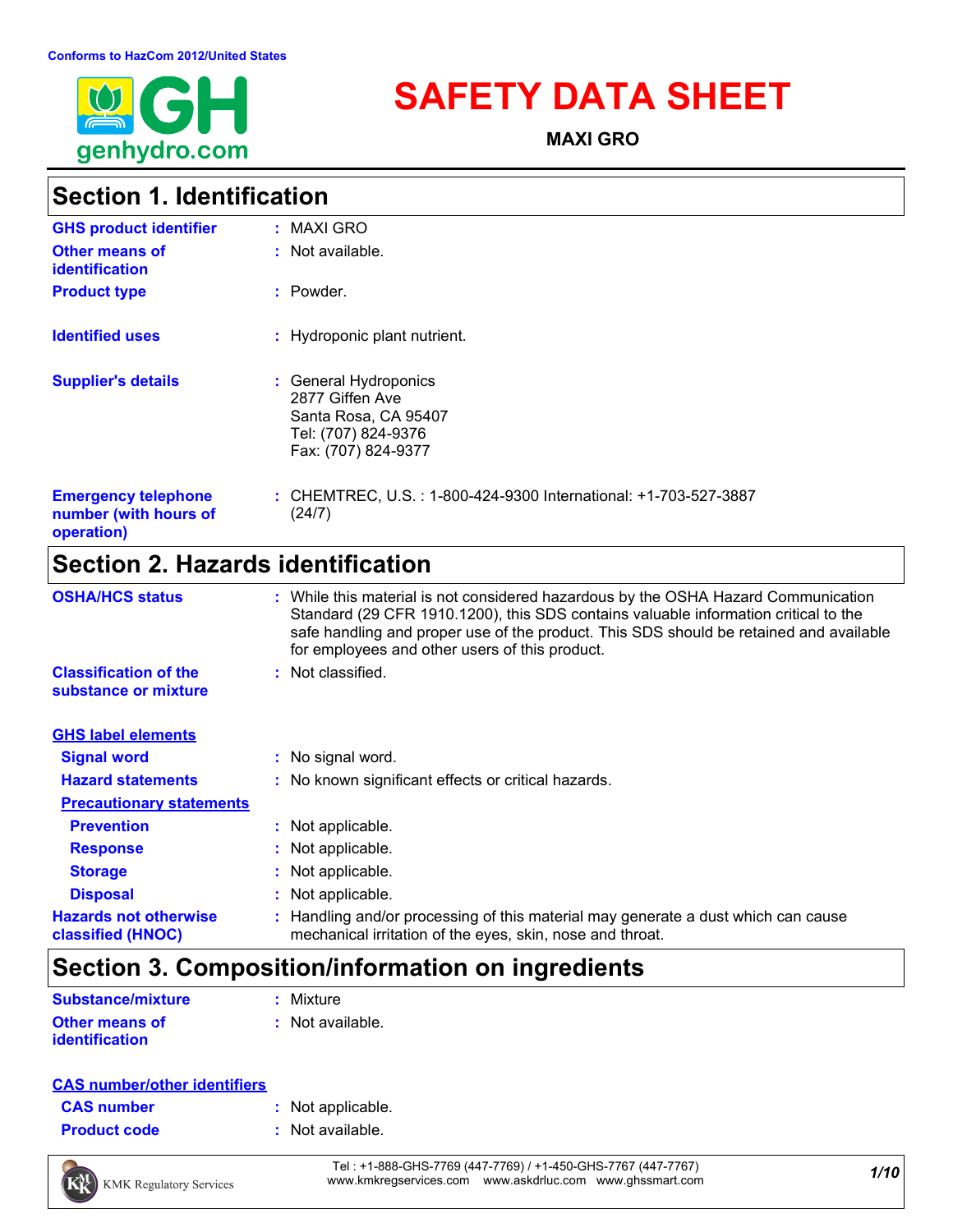

### **Section 3. Composition/information on ingredients**

| Ingredient name          | 0          | <b>CAS number</b> |
|--------------------------|------------|-------------------|
| Calcium ammonium nitrate | $30 - 60$  | 15245-12-2        |
| Citric Acid              | 13 - 5     | 77-92-9           |
| Cobalt nitrate           | $10 - 0.1$ | 10141-05-6        |

Any concentration shown as a range is to protect confidentiality or is due to batch variation.

**There are no additional ingredients present which, within the current knowledge of the supplier and in the concentrations applicable, are classified as hazardous to health or the environment and hence require reporting in this section.**

**Occupational exposure limits, if available, are listed in Section 8.**

### **Section 4. First aid measures**

#### **Description of necessary first aid measures**

| <b>Eye contact</b>  | : Immediately flush eyes with plenty of water, occasionally lifting the upper and lower<br>eyelids. Check for and remove any contact lenses. Get medical attention if irritation<br>occurs.                                                                                                                                                                                                            |
|---------------------|--------------------------------------------------------------------------------------------------------------------------------------------------------------------------------------------------------------------------------------------------------------------------------------------------------------------------------------------------------------------------------------------------------|
| <b>Inhalation</b>   | : Remove victim to fresh air and keep at rest in a position comfortable for breathing. If not<br>breathing, if breathing is irregular or if respiratory arrest occurs, provide artificial<br>respiration or oxygen by trained personnel. It may be dangerous to the person providing<br>aid to give mouth-to-mouth resuscitation. Maintain an open airway. Get medical<br>attention if symptoms occur. |
| <b>Skin contact</b> | : Flush contaminated skin with plenty of water. Get medical attention if symptoms occur.                                                                                                                                                                                                                                                                                                               |
| <b>Ingestion</b>    | : Wash out mouth with water. If material has been swallowed and the exposed person is<br>conscious, give small quantities of water to drink. Do not induce vomiting unless<br>directed to do so by medical personnel. Never give anything by mouth to an<br>unconscious person. Get medical attention if symptoms occur.                                                                               |

#### **Most important symptoms/effects, acute and delayed**

| <b>Potential acute health effects</b>                                                |                                                                                                                                                                          |  |  |
|--------------------------------------------------------------------------------------|--------------------------------------------------------------------------------------------------------------------------------------------------------------------------|--|--|
| <b>Eye contact</b>                                                                   | : Exposure to airborne concentrations above statutory or recommended exposure limits<br>may cause irritation of the eyes.                                                |  |  |
| <b>Inhalation</b>                                                                    | : Exposure to airborne concentrations above statutory or recommended exposure limits<br>may cause irritation of the nose, throat and lungs.                              |  |  |
| <b>Skin contact</b>                                                                  | : No known significant effects or critical hazards.                                                                                                                      |  |  |
| <b>Ingestion</b>                                                                     | : No known significant effects or critical hazards.                                                                                                                      |  |  |
| <b>Over-exposure signs/symptoms</b>                                                  |                                                                                                                                                                          |  |  |
| <b>Eye contact</b>                                                                   | : Adverse symptoms may include the following:<br>irritation<br>redness                                                                                                   |  |  |
| <b>Inhalation</b>                                                                    | : Adverse symptoms may include the following:<br>respiratory tract irritation<br>coughing                                                                                |  |  |
| <b>Skin contact</b>                                                                  | : No known significant effects or critical hazards.                                                                                                                      |  |  |
| <b>Ingestion</b>                                                                     | : No known significant effects or critical hazards.                                                                                                                      |  |  |
| Indication of immediate medical attention and special treatment needed, if necessary |                                                                                                                                                                          |  |  |
| <b>Notes to physician</b>                                                            | : In case of inhalation of decomposition products in a fire, symptoms may be delayed.<br>The exposed person may need to be kept under medical surveillance for 48 hours. |  |  |
| <b>Specific treatments</b>                                                           | : No specific treatment.                                                                                                                                                 |  |  |
| <b>Protection of first-aiders</b>                                                    | : No action shall be taken involving any personal risk or without suitable training.                                                                                     |  |  |

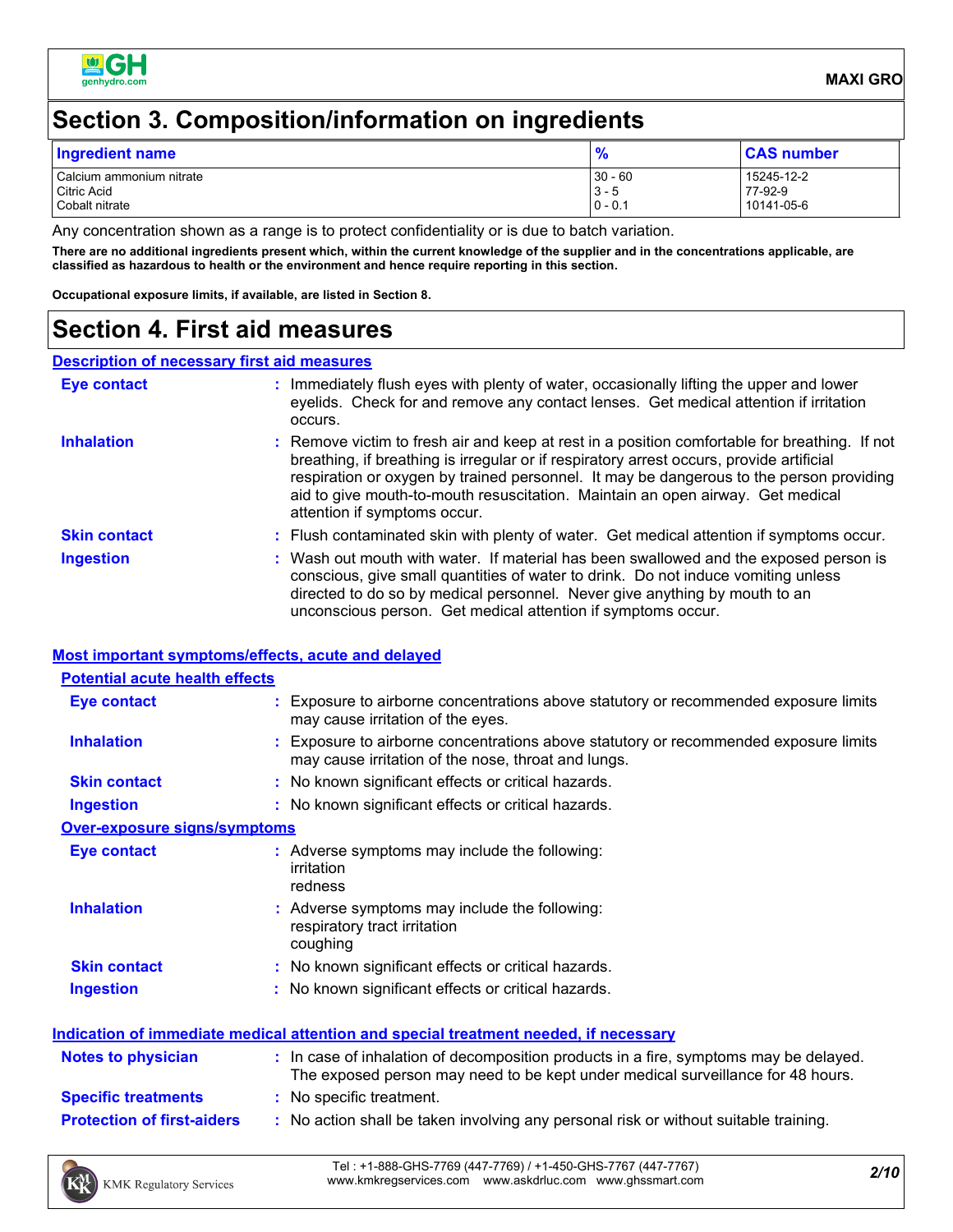

**MAXI GRO**

### **Section 4. First aid measures**

**See toxicological information (Section 11)**

| <b>Section 5. Fire-fighting measures</b> |  |
|------------------------------------------|--|
|------------------------------------------|--|

| <b>Extinguishing media</b>                               |                                                                                                                                                                                   |
|----------------------------------------------------------|-----------------------------------------------------------------------------------------------------------------------------------------------------------------------------------|
| <b>Suitable extinguishing</b><br>media                   | : Use an extinguishing agent suitable for the surrounding fire.                                                                                                                   |
| <b>Unsuitable extinguishing</b><br>media                 | : None known.                                                                                                                                                                     |
| <b>Specific hazards arising</b><br>from the chemical     | : No specific fire or explosion hazard.                                                                                                                                           |
| <b>Hazardous thermal</b><br>decomposition products       | : Decomposition products may include the following materials:<br>carbon dioxide<br>carbon monoxide<br>nitrogen oxides<br>sulfur oxides<br>phosphorus oxides<br>metal oxide/oxides |
| <b>Special protective actions</b><br>for fire-fighters   | : No special measures are required.                                                                                                                                               |
| <b>Special protective</b><br>equipment for fire-fighters | : Fire-fighters should wear appropriate protective equipment and self-contained breathing<br>apparatus (SCBA) with a full face-piece operated in positive pressure mode.          |

### **Section 6. Accidental release measures**

|                                                              | <b>Personal precautions, protective equipment and emergency procedures</b>                                                                                                                                                                                                                                                                                  |
|--------------------------------------------------------------|-------------------------------------------------------------------------------------------------------------------------------------------------------------------------------------------------------------------------------------------------------------------------------------------------------------------------------------------------------------|
| For non-emergency<br>personnel                               | : Keep unnecessary and unprotected personnel from entering. Do not touch or walk<br>through spilled material. Avoid breathing dust. Provide adequate ventilation. Wear<br>appropriate respirator when ventilation is inadequate. Put on appropriate personal<br>protective equipment.                                                                       |
| For emergency responders :                                   | If specialized clothing is required to deal with the spillage, take note of any information in<br>Section 8 on suitable and unsuitable materials. See also the information in "For non-<br>emergency personnel".                                                                                                                                            |
| <b>Environmental precautions</b>                             | : Avoid dispersal of spilled material and runoff and contact with soil, waterways, drains<br>and sewers. Inform the relevant authorities if the product has caused environmental<br>pollution (sewers, waterways, soil or air).                                                                                                                             |
| <b>Methods and materials for containment and cleaning up</b> |                                                                                                                                                                                                                                                                                                                                                             |
| <b>Spill</b>                                                 | : Move containers from spill area. Approach release from upwind. Prevent entry into<br>sewers, water courses, basements or confined areas. Vacuum or sweep up material<br>and place in a designated, labeled waste container. Avoid creating dusty conditions and<br>prevent wind dispersal. Dispose of via a licensed waste disposal contractor. Note: see |



Section 1 for emergency contact information and Section 13 for waste disposal.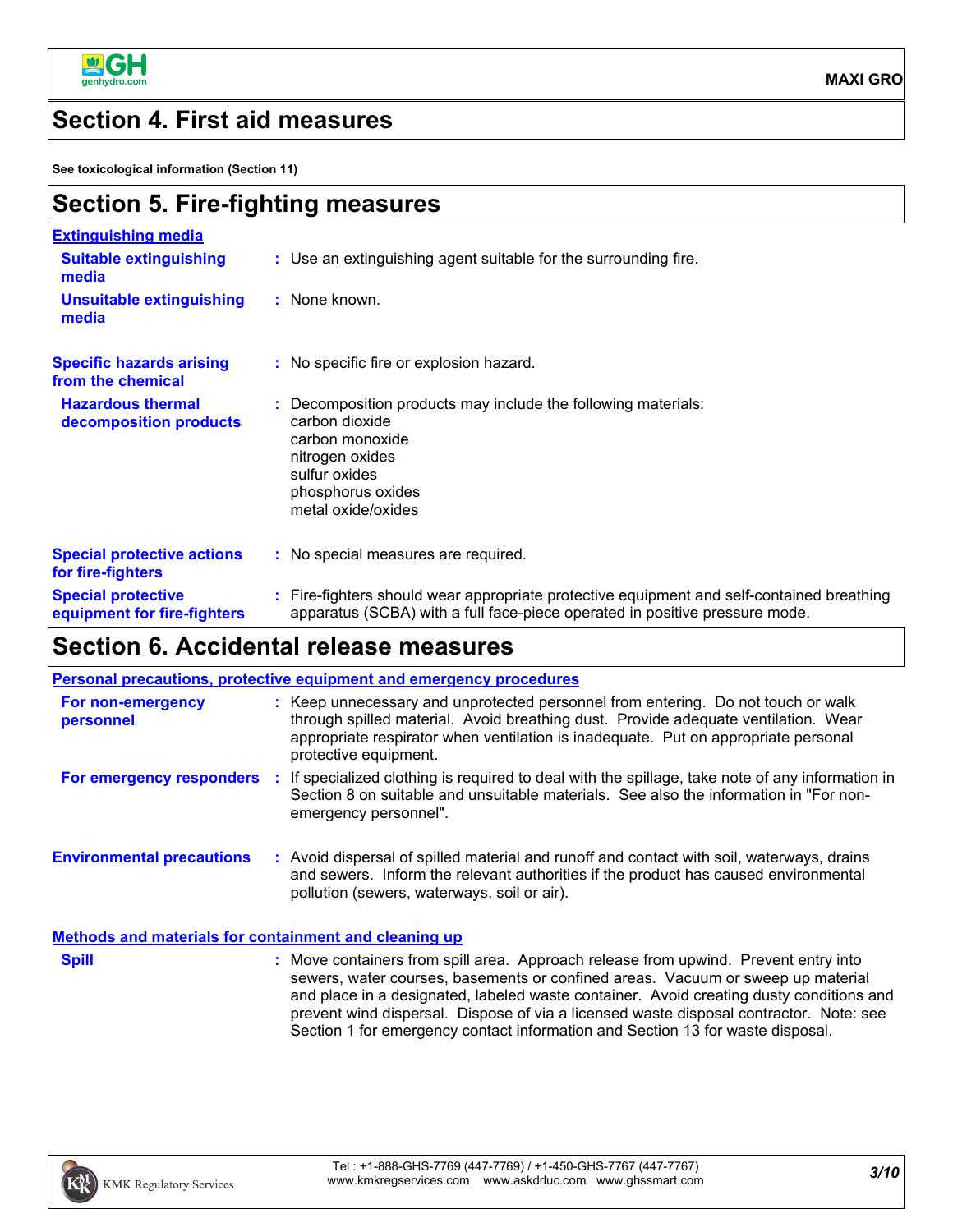

## **Section 7. Handling and storage**

| <b>Precautions for safe handling</b>                                      |                                                                                                                                                                                                                                                                                                                                                                                                                                                                                                               |
|---------------------------------------------------------------------------|---------------------------------------------------------------------------------------------------------------------------------------------------------------------------------------------------------------------------------------------------------------------------------------------------------------------------------------------------------------------------------------------------------------------------------------------------------------------------------------------------------------|
| <b>Protective measures</b>                                                | : Put on appropriate personal protective equipment (see Section 8). Avoid breathing dust.                                                                                                                                                                                                                                                                                                                                                                                                                     |
| <b>Advice on general</b><br>occupational hygiene                          | : Eating, drinking and smoking should be prohibited in areas where this material is<br>handled, stored and processed. Workers should wash hands and face before eating,<br>drinking and smoking. See also Section 8 for additional information on hygiene<br>measures. Remove contaminated clothing and protective equipment before entering<br>eating areas.                                                                                                                                                 |
| <b>Conditions for safe storage,</b><br>including any<br>incompatibilities | : Store in accordance with local regulations. Store in original container protected from<br>direct sunlight in a dry, cool and well-ventilated area, away from incompatible materials<br>(see Section 10) and food and drink. Keep container tightly closed and sealed until<br>ready for use. Containers that have been opened must be carefully resealed and kept<br>upright to prevent leakage. Do not store in unlabeled containers. Use appropriate<br>containment to avoid environmental contamination. |

## **Section 8. Exposure controls/personal protection**

#### **Control parameters**

| <b>Ingredient name</b><br>Cobalt nitrate  |                                                | <b>Exposure limits</b><br>ACGIH TLV (United States, 3/2015).<br>TWA: 0.02 mg/m <sup>3</sup> , (as Co) 8 hours. Form: Inorganic                                                                                                                                                                                                                                                                                                                             |  |  |                                            |
|-------------------------------------------|------------------------------------------------|------------------------------------------------------------------------------------------------------------------------------------------------------------------------------------------------------------------------------------------------------------------------------------------------------------------------------------------------------------------------------------------------------------------------------------------------------------|--|--|--------------------------------------------|
|                                           |                                                |                                                                                                                                                                                                                                                                                                                                                                                                                                                            |  |  | <b>Appropriate engineering</b><br>controls |
| <b>Environmental exposure</b><br>controls |                                                | : In some cases, dust collection, filters or engineering modifications to the process<br>equipment will be necessary to reduce emissions to acceptable levels.                                                                                                                                                                                                                                                                                             |  |  |                                            |
| <b>Individual protection measures</b>     |                                                |                                                                                                                                                                                                                                                                                                                                                                                                                                                            |  |  |                                            |
| <b>Hygiene measures</b>                   | showers are close to the workstation location. | : Wash hands, forearms and face thoroughly after handling chemical products, before<br>eating, smoking and using the lavatory and at the end of the working period.<br>Appropriate techniques should be used to remove potentially contaminated clothing.<br>Wash contaminated clothing before reusing. Ensure that eyewash stations and safety                                                                                                            |  |  |                                            |
| <b>Eye/face protection</b>                |                                                | : Safety eyewear complying with an approved standard should be used when a risk<br>assessment indicates this is necessary to avoid exposure to liquid splashes, mists,<br>gases or dusts. If contact is possible, the following protection should be worn, unless<br>the assessment indicates a higher degree of protection: safety glasses with side-shields.<br>If operating conditions cause high dust concentrations to be produced, use dust goggles. |  |  |                                            |
| <b>Skin protection</b>                    |                                                |                                                                                                                                                                                                                                                                                                                                                                                                                                                            |  |  |                                            |
| <b>Hand protection</b>                    | necessary.                                     | : Chemical-resistant, impervious gloves complying with an approved standard should be<br>worn at all times when handling chemical products if a risk assessment indicates this is                                                                                                                                                                                                                                                                          |  |  |                                            |
| <b>Body protection</b>                    | handling this product.                         | Personal protective equipment for the body should be selected based on the task being<br>performed and the risks involved and should be approved by a specialist before                                                                                                                                                                                                                                                                                    |  |  |                                            |
| <b>Other skin protection</b>              | specialist before handling this product.       | : Appropriate footwear and any additional skin protection measures should be selected<br>based on the task being performed and the risks involved and should be approved by a                                                                                                                                                                                                                                                                              |  |  |                                            |
| <b>KMK Regulatory Services</b>            |                                                | Tel: +1-888-GHS-7769 (447-7769) / +1-450-GHS-7767 (447-7767)<br>4/10<br>www.kmkregservices.com www.askdrluc.com www.ghssmart.com                                                                                                                                                                                                                                                                                                                           |  |  |                                            |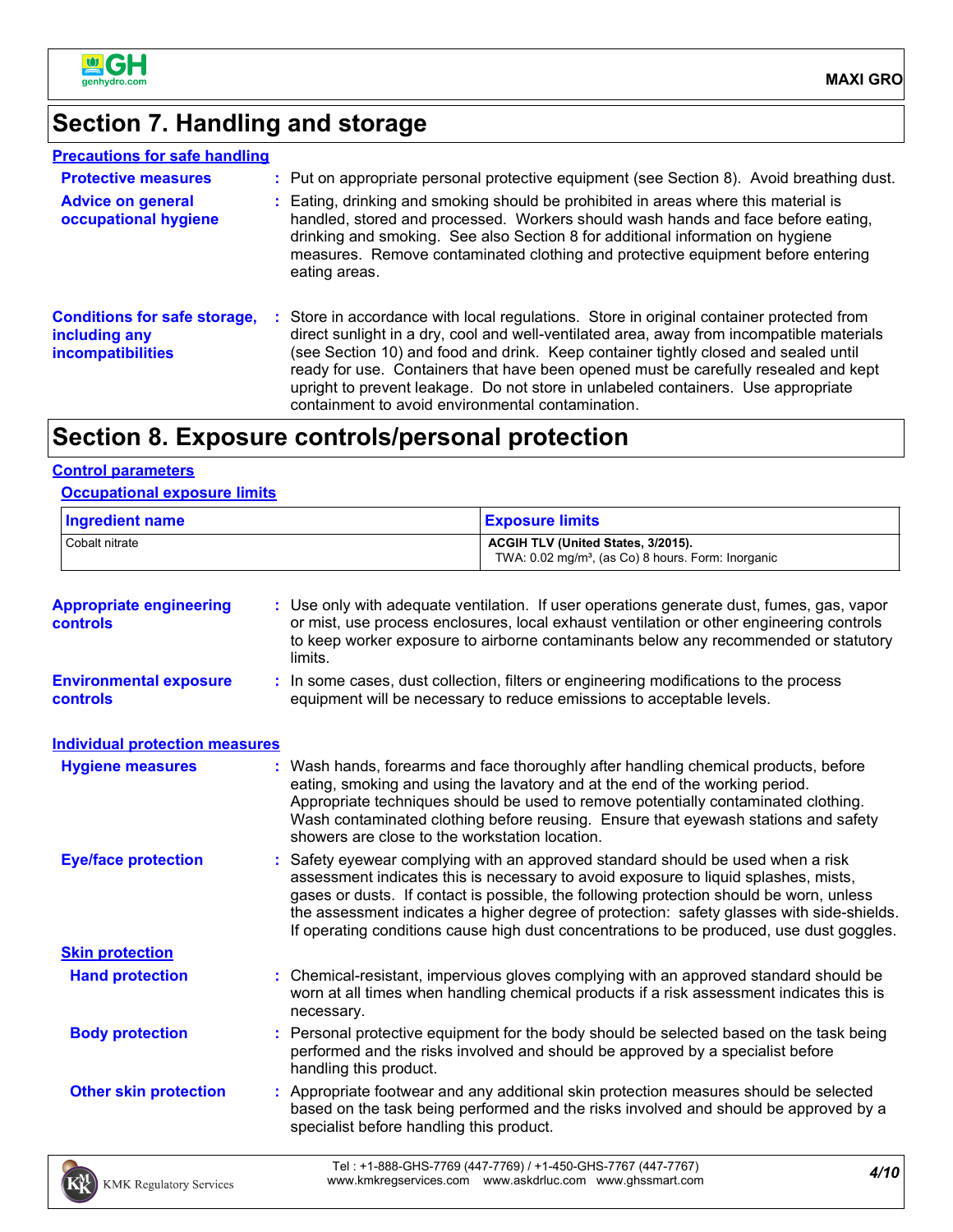

### **Section 8. Exposure controls/personal protection**

```
Respiratory protection :
```
: Based on the hazard and potential for exposure, select a respirator that meets the appropriate standard or certification. Respirators must be used according to a respiratory protection program to ensure proper fitting, training, and other important aspects of use.

### **Section 9. Physical and chemical properties**

| <b>Appearance</b>                                      |    |                         |
|--------------------------------------------------------|----|-------------------------|
| <b>Physical state</b>                                  | ÷. | Solid. [Powder.]        |
| Color                                                  |    | Green.                  |
| Odor                                                   |    | Odorless.               |
| <b>Odor threshold</b>                                  |    | Not available.          |
| рH                                                     |    | 5.8 [Conc. (% w/w): 1%] |
| <b>Melting point</b>                                   |    | Not available.          |
| <b>Boiling point</b>                                   | ÷. | Not available.          |
| <b>Flash point</b>                                     |    | Not available.          |
| <b>Evaporation rate</b>                                |    | Not available.          |
| <b>Flammability (solid, gas)</b>                       | t. | Not available.          |
| <b>Lower and upper explosive</b><br>(flammable) limits | ÷. | Not available.          |
| <b>Vapor pressure</b>                                  |    | Not available.          |
| <b>Vapor density</b>                                   |    | Not available.          |
| <b>Relative density</b>                                | ÷. | 2.2                     |
| <b>Solubility</b>                                      |    | Soluble in water.       |
| <b>Partition coefficient: n-</b><br>octanol/water      | t. | Not available.          |
| <b>Auto-ignition temperature</b>                       |    | : Not available.        |
| <b>Decomposition temperature</b>                       |    | : Not available.        |
| <b>Viscosity</b>                                       |    | Not available.          |
| <b>Volatility</b>                                      |    | Not available.          |

### **Section 10. Stability and reactivity**

| <b>Reactivity</b>                            | : No specific test data related to reactivity available for this product or its ingredients.              |
|----------------------------------------------|-----------------------------------------------------------------------------------------------------------|
| <b>Chemical stability</b>                    | : The product is stable.                                                                                  |
| <b>Possibility of hazardous</b><br>reactions | : Under normal conditions of storage and use, hazardous reactions will not occur.                         |
| <b>Conditions to avoid</b>                   | : No specific data.                                                                                       |
| <b>Incompatible materials</b>                | : Reactive or incompatible with the following materials: reducing materials, Oil, organic<br>solvents.    |
| <b>Hazardous decomposition</b><br>products   | : Under normal conditions of storage and use, hazardous decomposition products should<br>not be produced. |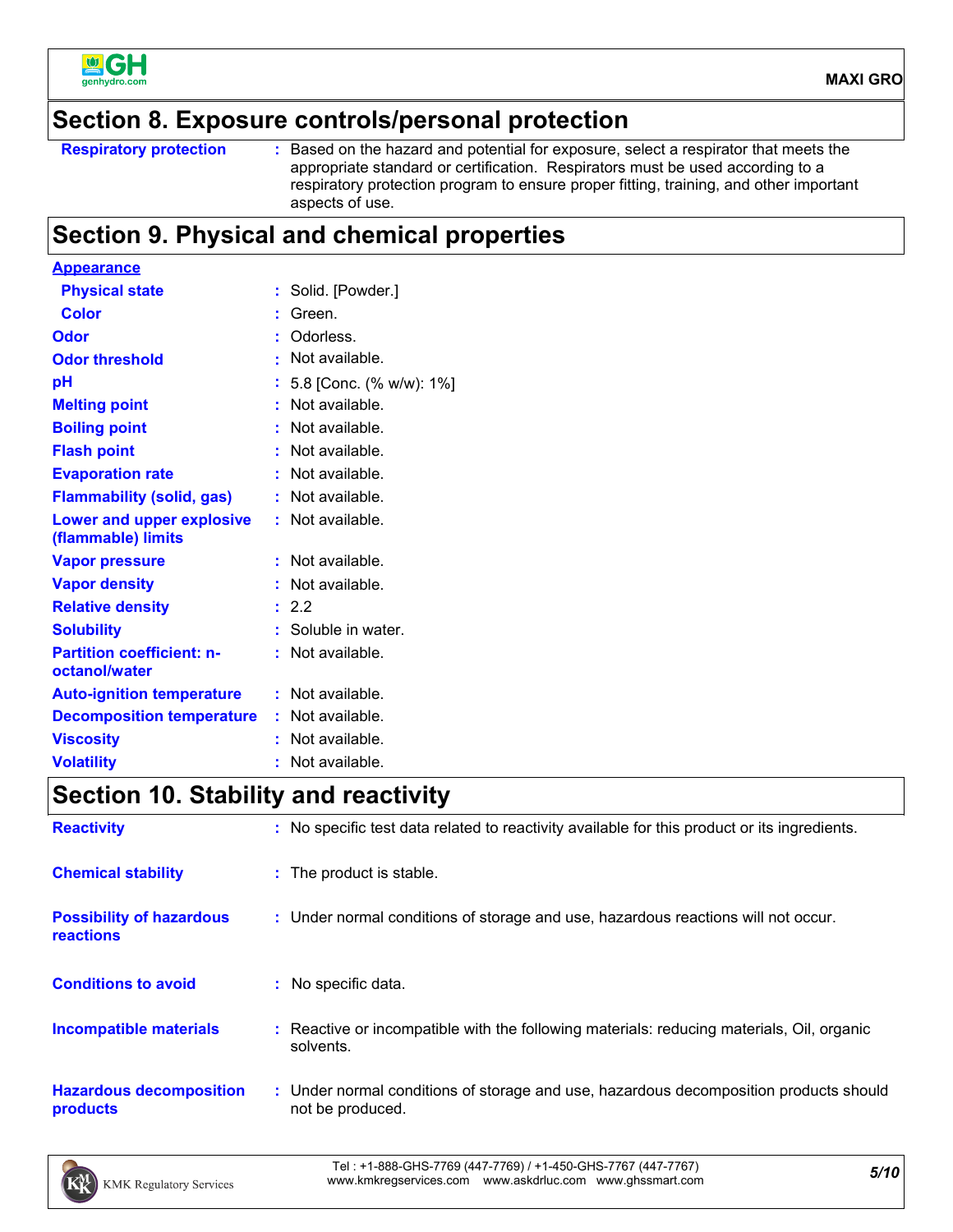

### **Section 11. Toxicological information**

### **Information on toxicological effects**

#### **Acute toxicity**

| <b>Product/ingredient name</b> | <b>Result</b> | <b>Species</b> | <b>Dose</b> | <b>Exposure</b> |
|--------------------------------|---------------|----------------|-------------|-----------------|
| Calcium ammonium nitrate       | LD50 Oral     | Rat            | 4715 mg/kg  |                 |
| Citric Acid                    | LD50 Oral     | Rat            | 3 g/kg      |                 |
| Cobalt nitrate                 | LD50 Oral     | Rat            | 434 mg/kg   |                 |

#### **Irritation/Corrosion**

| <b>Product/ingredient name</b> | <b>Result</b>                                                                | <b>Species</b>             | <b>Score</b> | <b>Exposure</b>                                 | <b>Observation</b> |
|--------------------------------|------------------------------------------------------------------------------|----------------------------|--------------|-------------------------------------------------|--------------------|
| Citric Acid                    | Eyes - Severe irritant<br>I Skin - Mild irritant<br>Skin - Moderate irritant | Rabbit<br>Rabbit<br>Rabbit |              | 24 hours 750 µg<br>24 hours 500 mg<br>$10.5$ mL |                    |

#### **Sensitization**

There is no data available.

#### **Carcinogenicity**

There is no data available.

#### **Specific target organ toxicity (single exposure)**

There is no data available.

#### **Specific target organ toxicity (repeated exposure)**

There is no data available.

#### **Aspiration hazard**

There is no data available.

| <b>Information on the likely</b> | * Dermal contact. Eye contact. Inhalation. Ingestion. |  |
|----------------------------------|-------------------------------------------------------|--|
|                                  |                                                       |  |

**routes of exposure**

#### **Potential acute health effects**

| <b>Eye contact</b>  | Exposure to airborne concentrations above statutory or recommended exposure limits<br>may cause irritation of the eyes.                   |
|---------------------|-------------------------------------------------------------------------------------------------------------------------------------------|
| <b>Inhalation</b>   | Exposure to airborne concentrations above statutory or recommended exposure limits<br>may cause irritation of the nose, throat and lungs. |
| <b>Skin contact</b> | : No known significant effects or critical hazards.                                                                                       |
| <b>Ingestion</b>    | : No known significant effects or critical hazards.                                                                                       |

#### **Symptoms related to the physical, chemical and toxicological characteristics**

| <b>Eye contact</b>  | : Adverse symptoms may include the following:<br>irritation<br>redness                    |
|---------------------|-------------------------------------------------------------------------------------------|
| <b>Inhalation</b>   | : Adverse symptoms may include the following:<br>respiratory tract irritation<br>coughing |
| <b>Skin contact</b> | : No known significant effects or critical hazards.                                       |
| <b>Ingestion</b>    | : No known significant effects or critical hazards.                                       |

|                                              | Delayed and immediate effects and also chronic effects from short and long term exposure |
|----------------------------------------------|------------------------------------------------------------------------------------------|
| <b>Short term exposure</b>                   |                                                                                          |
| <b>Potential immediate</b><br><b>effects</b> | : No known significant effects or critical hazards.                                      |
| <b>Potential delayed effects</b>             | : No known significant effects or critical hazards.                                      |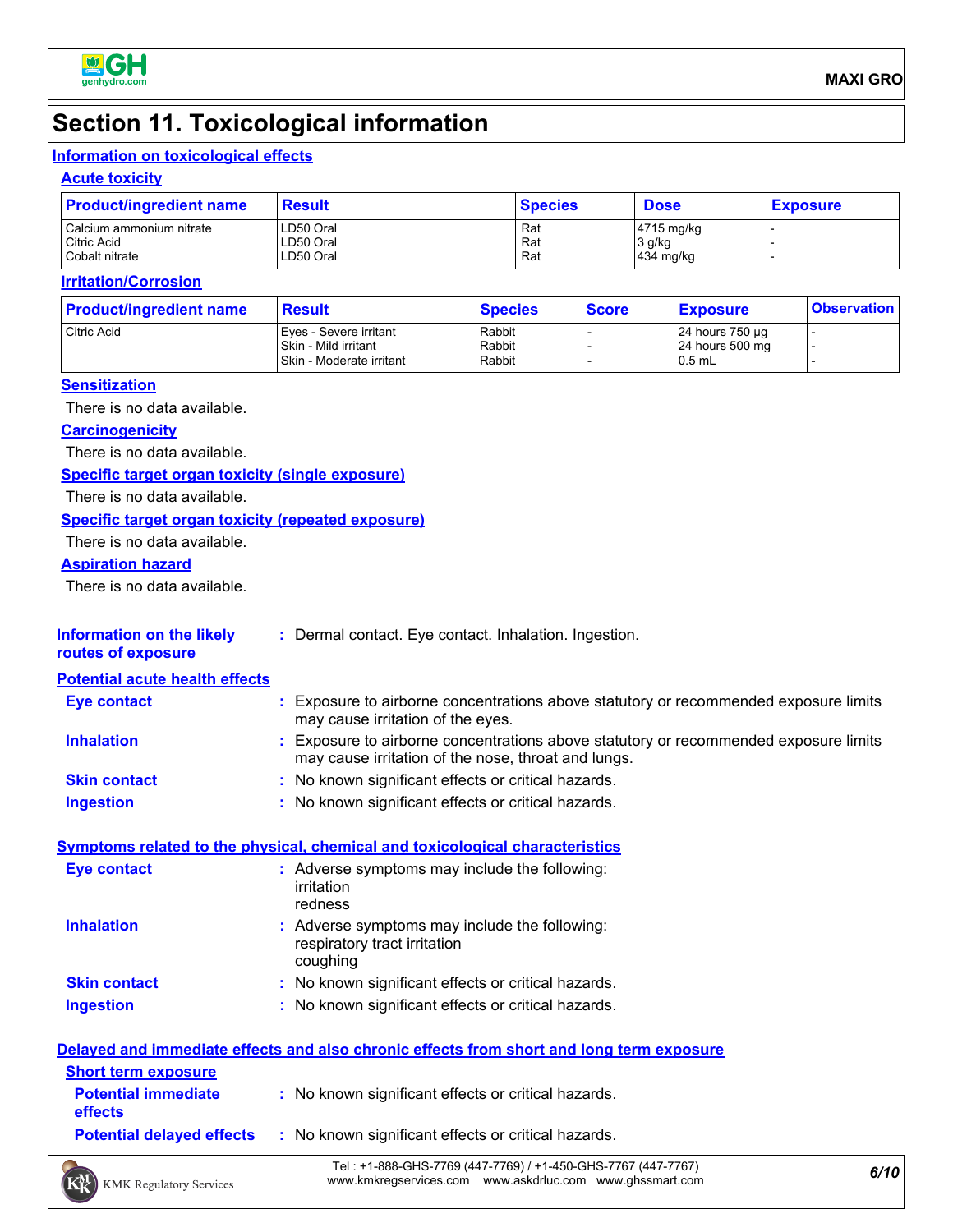

### **Section 11. Toxicological information**

| <b>Long term exposure</b>                    |                                                                                        |
|----------------------------------------------|----------------------------------------------------------------------------------------|
| <b>Potential immediate</b><br><b>effects</b> | : No known significant effects or critical hazards.                                    |
| <b>Potential delayed effects</b>             | : No known significant effects or critical hazards.                                    |
| <b>Potential chronic health effects</b>      |                                                                                        |
| <b>General</b>                               | : Repeated or prolonged inhalation of dust may lead to chronic respiratory irritation. |
| <b>Carcinogenicity</b>                       | : No known significant effects or critical hazards.                                    |
| <b>Mutagenicity</b>                          | : No known significant effects or critical hazards.                                    |
| <b>Teratogenicity</b>                        | : No known significant effects or critical hazards.                                    |
| <b>Developmental effects</b>                 | : No known significant effects or critical hazards.                                    |
| <b>Fertility effects</b>                     | : No known significant effects or critical hazards.                                    |

#### **Numerical measures of toxicity**

#### **Acute toxicity estimates**

| <b>Route</b> | --<br><b>value</b> |
|--------------|--------------------|
| Oral         | 5270.6 mg/kg       |

### **Section 12. Ecological information**

#### **Toxicity**

| <b>Product/ingredient name</b> | <b>Result</b>                       | <b>Species</b>                        | <b>Exposure</b> |
|--------------------------------|-------------------------------------|---------------------------------------|-----------------|
| Citric Acid                    | Acute LC50 160000 µg/L Marine water | Crustaceans - Carcinus maenas - Adult | 48 hours        |
| Cobalt nitrate                 | Acute EC50 10233 µg/L Marine water  | Crustaceans - Artemia salina - Egg    | 48 hours        |
|                                | Acute IC50 19.57 mg/L Marine water  | Algae - Phaeodactylum tricornutum -   | 72 hours        |
|                                |                                     | <b>Exponential growth phase</b>       |                 |
|                                | Acute IC50 19.19 mg/L Marine water  | Algae - Phaeodactylum tricornutum -   | 96 hours        |
|                                |                                     | Exponential growth phase              |                 |
|                                | Acute LC50 3400 µg/L Fresh water    | Daphnia - Daphnia magna               | 48 hours        |
|                                | Acute LC50 66800 ug/L Fresh water   | l Fish - Carassius auratus            | 96 hours        |

#### **Persistence and degradability**

There is no data available.

#### **Bioaccumulative potential**

| <b>Product/ingredient name</b> | $LogP_{ow}$ | <b>BCF</b> | <b>Potential</b>     |
|--------------------------------|-------------|------------|----------------------|
| Citric Acid<br>Cobalt nitrate  | $-1.8$      | 15600      | <b>I</b> low<br>high |

#### **Mobility in soil**

**Soil/water partition coefficient (KOC)**

**:** There is no data available.

**Other adverse effects** : No known significant effects or critical hazards.

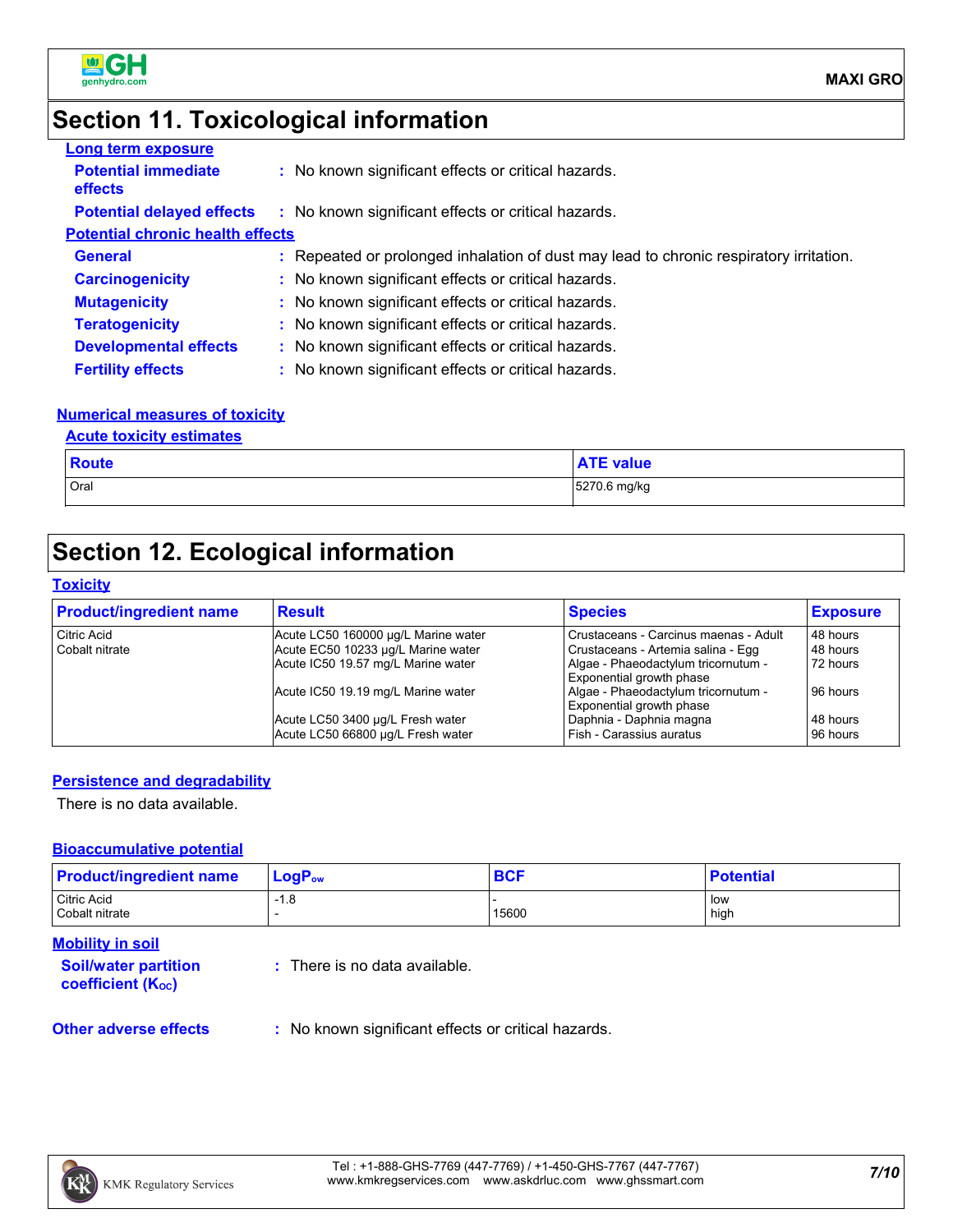

### **Section 13. Disposal considerations**

**Disposal methods :**

The generation of waste should be avoided or minimized wherever possible. Disposal of this product, solutions and any by-products should comply with the requirements of environmental protection and waste disposal legislation and any regional local authority requirements. Dispose of surplus and non-recyclable products via a licensed waste disposal contractor. Waste should not be disposed of untreated to the sewer unless fully compliant with the requirements of all authorities with jurisdiction. Waste packaging should be recycled. Incineration or landfill should only be considered when recycling is not feasible. This material and its container must be disposed of in a safe way. Empty containers or liners may retain some product residues. Avoid dispersal of spilled material and runoff and contact with soil, waterways, drains and sewers.

### **Section 14. Transport information**

|                                         | <b>DOT Classification</b>                                                                                                                                                                                                                                                         | <b>IMDG</b>                                                                                                                                                                                                                                                                               | <b>IATA</b>                                                                                                                                                                                                                                                                               |
|-----------------------------------------|-----------------------------------------------------------------------------------------------------------------------------------------------------------------------------------------------------------------------------------------------------------------------------------|-------------------------------------------------------------------------------------------------------------------------------------------------------------------------------------------------------------------------------------------------------------------------------------------|-------------------------------------------------------------------------------------------------------------------------------------------------------------------------------------------------------------------------------------------------------------------------------------------|
| <b>UN number</b>                        | Not regulated.                                                                                                                                                                                                                                                                    | Not regulated.                                                                                                                                                                                                                                                                            | Not regulated.                                                                                                                                                                                                                                                                            |
| <b>UN proper</b><br>shipping name       |                                                                                                                                                                                                                                                                                   |                                                                                                                                                                                                                                                                                           |                                                                                                                                                                                                                                                                                           |
| <b>Transport</b><br>hazard class(es)    |                                                                                                                                                                                                                                                                                   |                                                                                                                                                                                                                                                                                           |                                                                                                                                                                                                                                                                                           |
| <b>Packing group</b>                    |                                                                                                                                                                                                                                                                                   |                                                                                                                                                                                                                                                                                           |                                                                                                                                                                                                                                                                                           |
| <b>Environmental</b><br>hazards         | No.                                                                                                                                                                                                                                                                               | No.                                                                                                                                                                                                                                                                                       | No.                                                                                                                                                                                                                                                                                       |
| <b>Additional</b><br><b>information</b> | Remarks<br>Special Provision 34: This product is a<br>calcium nitrate fertilizer, consisting<br>mainly of a double salt (calcium nitrate<br>and ammonium nitrate) containing not<br>more that 10 percent ammonium nitrate<br>and more than 12 percent water of<br>crystalization. | Remarks<br>Special Provision A83 (208): This<br>product is a calcium nitrate fertilizer,<br>consisting mainly of a double salt (<br>calcium nitrate and ammonium nitrate)<br>containing not more that 10 percent<br>ammonium nitrate and more than 12<br>percent water of crystalization. | Remarks<br>Special Provision A83 (208): This<br>product is a calcium nitrate fertilizer.<br>consisting mainly of a double salt (<br>calcium nitrate and ammonium nitrate)<br>containing not more that 10 percent<br>ammonium nitrate and more than 12<br>percent water of crystalization. |

**AERG :** Not applicable

**Special precautions for user Transport within user's premises:** always transport in closed containers that are **:** upright and secure. Ensure that persons transporting the product know what to do in the event of an accident or spillage.

**Transport in bulk according to Annex II of MARPOL and the IBC Code :** Not available.

### **Section 15. Regulatory information**

**U.S. Federal regulations : TSCA 8(a) CDR Exempt/Partial exemption**: Not determined **United States inventory (TSCA 8b)**: All components are listed or exempted. **Clean Water Act (CWA) 307**: Zinc(II) EDTA disodium salt; Copper disodium EDTA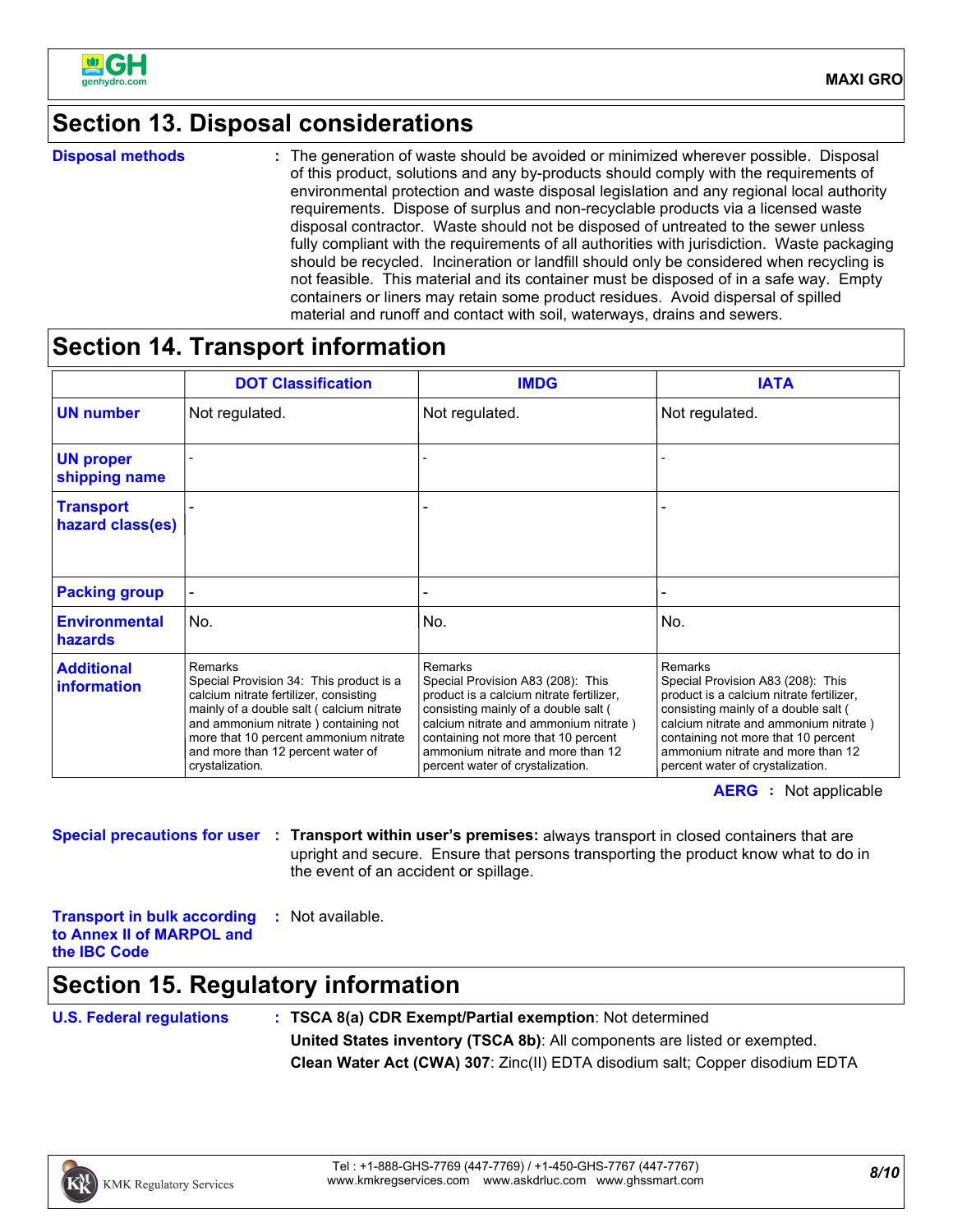

### **Section 15. Regulatory information**

| <b>Clean Air Act Section 112</b><br>(b) Hazardous Air<br><b>Pollutants (HAPs)</b> | : Listed     |
|-----------------------------------------------------------------------------------|--------------|
| <b>Clean Air Act Section 602</b><br><b>Class I Substances</b>                     | : Not listed |
| <b>Clean Air Act Section 602</b><br><b>Class II Substances</b>                    | : Not listed |
| <b>DEA List I Chemicals</b><br>(Precursor Chemicals)                              | : Not listed |
| <b>DEA List II Chemicals</b><br><b>(Essential Chemicals)</b>                      | : Not listed |
| <b>SARA 302/304</b><br><b>Composition/information on ingredients</b>              |              |

No products were found.

**SARA 304 RQ :** Not applicable.

#### **SARA 311/312**

**Classification :** Not applicable.

#### **Composition/information on ingredients**

| <b>Name</b>              | $\frac{9}{6}$ | <b>Fire</b> | <b>Sudden</b><br><b>hazard</b> release of<br><b>pressure</b> | <b>Reactive</b> | Immediate<br>(acute)<br>health<br>hazard | <b>Delayed</b><br>(chronic)<br>health<br>hazard |
|--------------------------|---------------|-------------|--------------------------------------------------------------|-----------------|------------------------------------------|-------------------------------------------------|
| Calcium ammonium nitrate | $30 - 60$     | No.         | No.                                                          | No.             | Yes.                                     | No.                                             |
| Citric Acid              | $3 - 5$       | No.         | No.                                                          | No.             | Yes.                                     | No.                                             |
| Cobalt nitrate           | $0 - 0.1$     | Yes.        | No.                                                          | No.             | Yes.                                     | Yes.                                            |

#### **SARA 313**

|                              | <b>Product name</b>               | <b>CAS number</b> | $\frac{9}{6}$ |
|------------------------------|-----------------------------------|-------------------|---------------|
| <b>Form R - Reporting</b>    | Potassium nitrate                 | 7757-79-1         | $30 - 60$     |
| requirements                 | Ammonium dihydrogenorthophosphate | 7722-76-1         | $10 - 30$     |
| <b>Supplier notification</b> | Potassium nitrate                 | 7757-79-1         | $30 - 60$     |
|                              | Ammonium dihydrogenorthophosphate | 7722-76-1         | $10 - 30$     |

SARA 313 notifications must not be detached from the SDS and any copying and redistribution of the SDS shall include copying and redistribution of the notice attached to copies of the SDS subsequently redistributed.

#### **State regulations**

**Massachusetts :**

: The following components are listed: Potassium nitrate

**New York :** None of the components are listed.

**New Jersey :** The following components are listed: Potassium nitrate **Pennsylvania :** The following components are listed: Potassium nitrate; Sodium hydrogen ferric DTPA

- 
- **California Prop. 65**

No products were found.